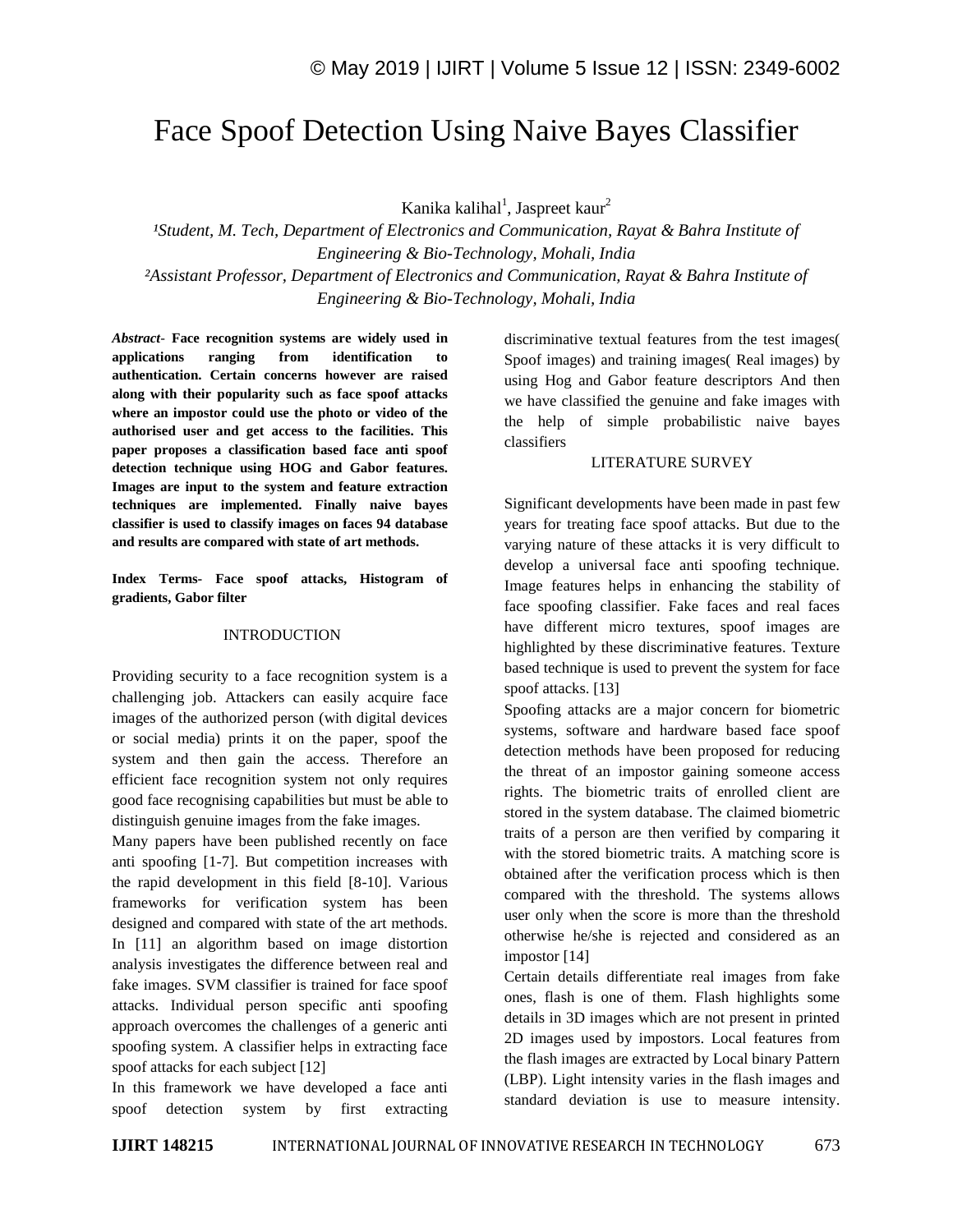Method applies SVM classifier to distinguish genuine user from the attackers [15]

Real images behave normally whereas fake images are considered to exhibit abnormal behaviour. Using class modelling anomalies in the data are detected. Data which is labelled as anomaly considered as spoofed and does not belong to the class of real images. Dynamic textual descriptors are used to model temporal and spectral features in the sample images. This paper investigates new samples by extracting anomalies and setting boundaries for the target data. Minimisation approach is employed in SVDD classifier for detecting new samples [16]

Unsupervised domain adaption helps in learning discriminative features from labelled and unlabelled data. In [17] Labelled samples are provided to source domain and unlabelled samples to the target domain. Classifier learns from both of the samples and its results are compared with the supervised domain adaption.

Generally texture, motion and liveliness is used for detecting spoof attack in a biometric system. Texture based methods examines the textural differences between the real and spoof images. Motion based techniques finds the distinctive features in a 3D human face and uses it as cue for detecting the 2d printed spoof attacks. Eye blinking, lip movement and some involuntary body movements are used as a sign to detect liveliness in the image. The proposed method use client based information rather than complex strategies to find the spoof attacks for biometric systems [18]

Due to certain factors partition of feature space become extremely complicated. Xiao, et.al proposed two novel features to reduce complexity in the face recognition system. Template face depth binocular and spatial pyramid micro text feature are used along with a spatial coding algorithm for this purpose. These two features implemented multi model face anti spoofing on widely used dataset and the experiments are compared with the existing methods [19]

Liveliness features from three facets, optical flow based scene motion, shearlet based image quality and optical flow based face motion features are proposed in [20]. All these features employed altogether provide a better image quality feature descriptor. No scenic or motion model is assumed in the proposed

work. Higher accuracy is achieved as compared with the state of the art methods.

David Menott et.al [21] proposed a face spoof detection system employing two deep learning models. Architecture optimisation finds the best architecture of convolution neural network and filter optimisation implemented in the proposed work on the other hand learns the filter weights. Both of these optimisation techniques are applied separately as well as together. These approaches are implemented on nine widely available datasets and the results outperform all the existing methods.

#### PROPOSED WORK

In this work we present a face spoof detection technique in which the spoof attacks by an impostor are detected by naive bayes classification approach. Real Images are fed to the training database and spoofed images are presented to the target database. Features are extracted from the images fed to the training and test database. The extracted features from both datasets help in differentiating real images from the fake images. We have implemented Hog and Gabor feature descriptors to analyse the textual differences in the genuine and fake images. The naive bayes classifier finally applies simple probabilistic approach to classify images.

# HOG FEATURES

Hog features helps in calculating local shape features from the region of interest of an image. Hog features basically divides the windows into small regions called cell and then accumulates local gradient orientations over the cell pixels. In the first step of hog feature extraction gradients values are calculated both in the horizontal and the vertical positions. In the second step cell histograms are derived from the orientations and finally normalisation is done. Each cell histograms has certain bins which represent the gradient orientation that should be equally spaced between 0 to 180 or 0 to 360. Each cell histograms are calculated by adding its magnitude values to the corresponding orientation bin, this value is called vote.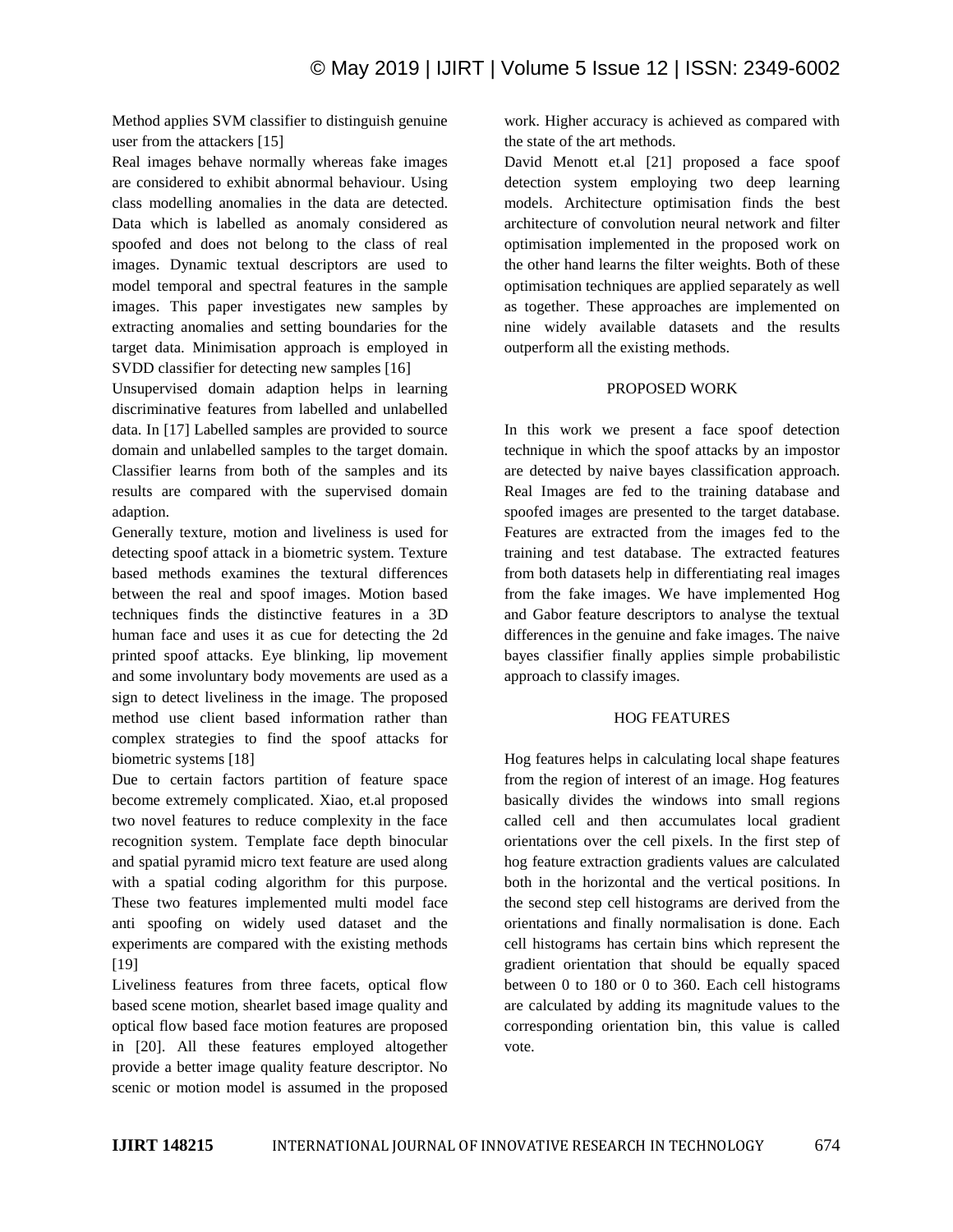

Figure 1 Hog features of a training image

#### GABOR FEATURE

Gabor transformation is implemented in Gabor feature extraction techniques. In gabor transformation 2D gabor filter is multiplied with the guassian function. Convolution theorem is implemented and filters are convolved with the signal. As textual information in the real and the fake images are different, the output of the gabor filter helps in detecting this dissimilarity.

Mathematically the input image  $v(x,y)$  is multiplied/Convolved with the guassian function  $g(x,y)$  as represented in the equation 1

$$
u(x, y) = \int \int v(\alpha, \beta) g(x - \alpha, y - \beta) d\alpha d\beta
$$

Where  $\alpha$  and  $\beta$  are integral values and  $g(x,y)$  is the guassian function and can be represented as

G(
$$
x,y,\psi,\lambda,\theta,\sigma_{,\gamma}
$$
) =  $exp(\frac{-x^2 + y^2}{2\sigma^2})$  cos  $(\frac{x}{\lambda}2\pi + \psi)$   
X' =  $xcos(\theta) + ysin(\theta)$ 

 $Y' = x\sin(\theta) + y\cos(\theta)$ 

Where  $\theta$  – orientation of the gabor function

 $\lambda$  – Wavelength of the sinusoidal function

 $\sigma$  – Standard deviation of Gaussian factor

- Phase offset of the gabor function

The parameter  $\theta$  has real values which range from 0 and  $\lambda$  and phase offset parameter is used to decide the symmetry of the filter.

NAIVE BAYES CLASSIFIER

Naive bayes classifiers are popular in image processing applications this is because they provide simple yet effective methods for image classification. In naive bayes model each attribute is independent of each other and every one of them contributes for the final decision. This classifier is based on Bayesian a network which is a probabilistic model. When the input data is provided to the classifier which are the extracted features of the real and the spoofed images, the classifier created the probabilistic values for each data sequence and compared them to obtain the classified result.

The classified algorithm obtained results in two categories real of fake. The probability of data is obtained using the standard bayessian equation:

 $P(H|E) = \frac{P(E|H)}{P(E)} P(H)$ 

## FEATURE EXTRACTION

The proposed scheme has been represented in the figure 2 and its corresponding steps are described below:

- 1. Real images are fed to the training database for training classifier and spoofed images are fed to the test database.
- 2. Mean of all images are calculated and the images are subtracted from it one by one.
- 3. To take the average of both hog and Gabor feature extraction schemes eigen values are calculated.
- 4. The features extracted from the train images and test images are then classified with the help of naive bayes classifier.
- 5. And finally classifier obtains the results in two categories genuine or fake.



Fig 2 Flow Diagram of Proposed Scheme

# RESULTS AND DISCUSSIONS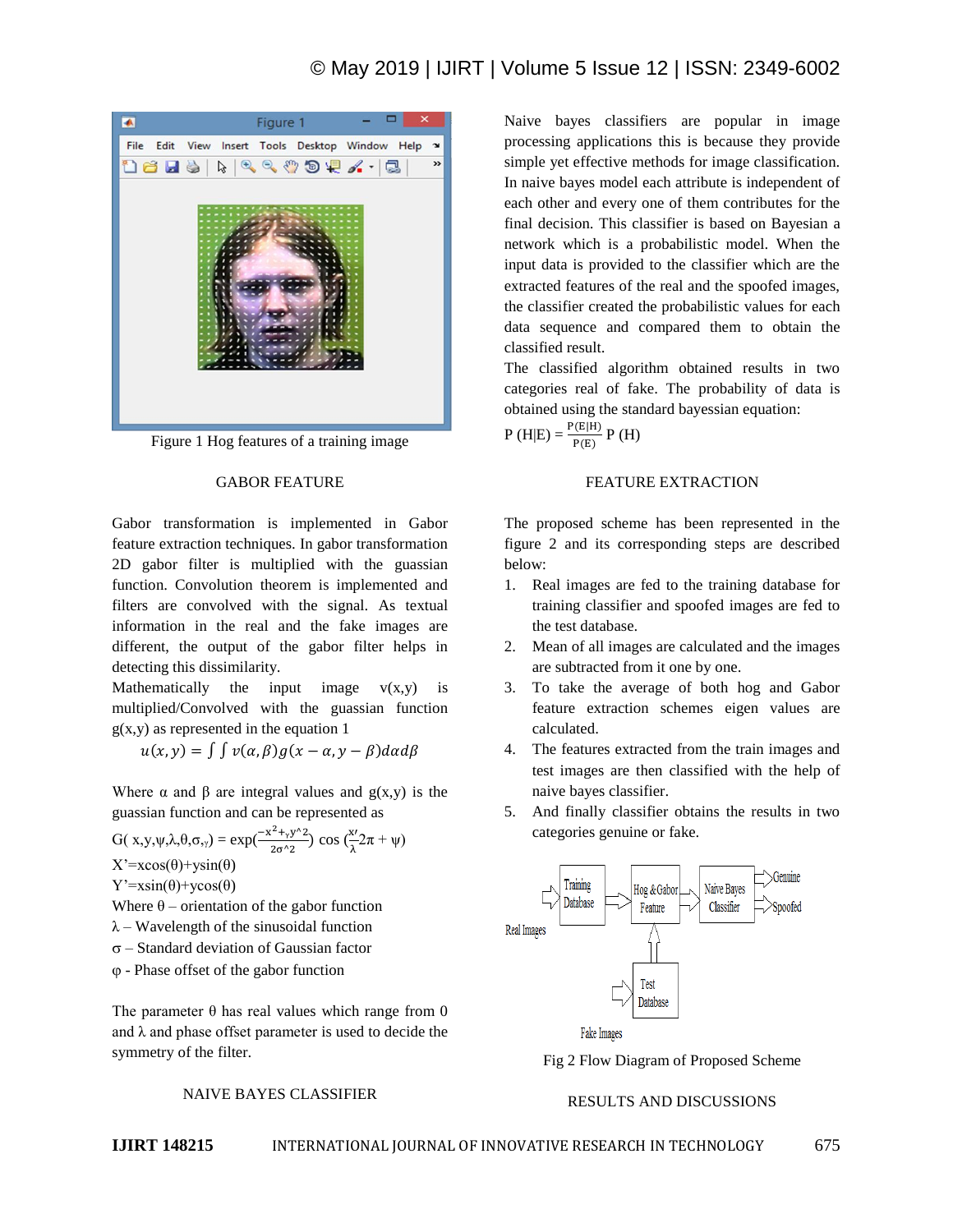In this section image database and results are discussed, the experiments are conducted on faces 94 database and the coding is done in Matlab. In the proposed work total half rate, accuracy, false acceptance rate and execution time is calculated and compared with state of art. Out of the most prominent techniques of face spoof detection such as Mutiscale local binary patterns, dynamic local ternary patterns and LBPnet our systems achieves highest HTER and outperforms other schemes except LBP net and n-LBP net in terms of accuracy.

| Method           | EE   | AU                | Acc  | <b>HTE</b> | FA   | <b>FR</b> |
|------------------|------|-------------------|------|------------|------|-----------|
|                  | R    | C                 |      | R          | R    | R         |
| Hog, Gabor       | 0.26 | 0.97              | 0.97 | 0.016      | 0.01 | 0.01      |
| $+Naive$         | 11   |                   | 3    |            | 82   | 76        |
| <b>MLBP</b>      |      | 0.99              | 0.98 | 0.025      | 0.00 | 0.04      |
|                  |      | $\mathbf{\Omega}$ |      |            | 6    | 4         |
| <b>DLTP</b>      |      | 0.95              | 0.94 | 0.035      | 0.03 | 0.03      |
|                  |      | 2                 | 5    |            | 2    | 8         |
| <b>LBPnet</b>    | 0.02 | 0.09              | 0.97 | 0.022      | 0.02 | 0.01      |
|                  |      | 93                | 6    |            | 8    | 6         |
| n-LBPnet         | 0.01 | 0.99              | 0.98 | 0.017      | 0.01 | 0.01      |
|                  | 8    | 6                 | 2    |            | 9    | 5         |
| $LBP + SVM$      | 0.02 |                   |      | 0.013      |      |           |
|                  | 9    |                   |      | 2          |      |           |
| <b>NUAA</b> best |      | 0.95              | 0.97 |            |      |           |
|                  |      | $\mathbf{\Omega}$ | 7    |            |      |           |
| LLD              |      | 0.96              |      |            |      |           |

An additional parameter called execution time is also calculated that comes out to be 0.00327 seconds in our research work.

# CONCLUSIONS AND DISCUSSIONS

The proposed work is concerned with the recent face spoof attacks experienced by people all over the world. The face spoof detection schemes implemented here utilizes the feature extraction schemes to detect the fake images. The results are compared with the recent face spoof detection techniques and the conventional ones.

Hog and gabor feature extraction schemes are introduced in the work along with naive bayes classifier. Parameters such as half total error rate, accuracy are calculated and compared with the existing methods. We have finally found that our system outperforms other systems in terms of HTER and therefore give better results.

#### **REFERENCES**

- [1] A. Rocha, W. Scheirer, T. Boult, and S. Goldenstein, "Vision of the unseen: Current trends and challenges in digital image and video forensics," ACM vol. 43, no. 4, pp. 26:1–26:42, Oct. 2011.
- [2] S. R. Arashloo, J. Kittler, and W. Christmas, "Face spoofing detection based on multiple descriptor fusion using multiscale dynamic binarized statistical image features," IEEE Trans. Inf. Forensics Security, vol. 10, no. 11, pp. 2396–2407, Nov. 2015.
- [3] Z. Boulkenafet, J. Komulainen, and A. Hadid, "Face spoofing detection using colour texture analysis,""IEEETrans.Inf.ForensicsSecurity,vol.1 1, no. 8, pp. 1818–1830, Aug. 2016.
- [4] W. Schwartz, A. Kembhavi, D. Harwood, and L. Davis, "Human Detection Using Partial Least Squares Analysis," in IEEE Conference on Computer Vision, 2009.
- [5] Pan G, Sun L, Wu Z, et al., 2007. Eyeblinkbased AntiSpoofing in Face Recognition from a Generic Webcamera, IEEE, International Conference on Computer Vision.
- [6] Galbally J, Marcel S, Fierrez J. "Image Quality Assessment for Fake Biometric Detection". IEEE Transactions on Image Processing 2014. IEEE vol 24 2002
- [7] T. Ojala, M. Pietikainen, and T. Maenpaa, "Multiresolution gray-scale and rotation invariant texture classification with local binary patterns," IEEE 2002
- [8] R.Raghavendra, K.B.Raja, andC.Busch, "Presentation attack detection for face recognition using light field camera," IEEE TransactionsonImageProcessing,vol.24,no.3,pp.1 060–1075, 2015.
- [9] A. Pinto, H. Pedrini, W. R. Schwartz, and A. Rocha, "Video-based face spoofing detection through visual rhythm analysis," in Conference on Graphics, Patterns and Images, Ouro Preto, MG, Brazil, august 2012, pp. 221–228.
- [10] C. Riess, "Illumination analysis in physics-based image forensics: A joint discussion of illumination direction and colour," Computer and information science vol 766, 2017.
- [11]Di Wen et.al "Face Spoof Detection with Image Distortion Analysis". IEEE Transactions on Information Forensics and Security, 2015